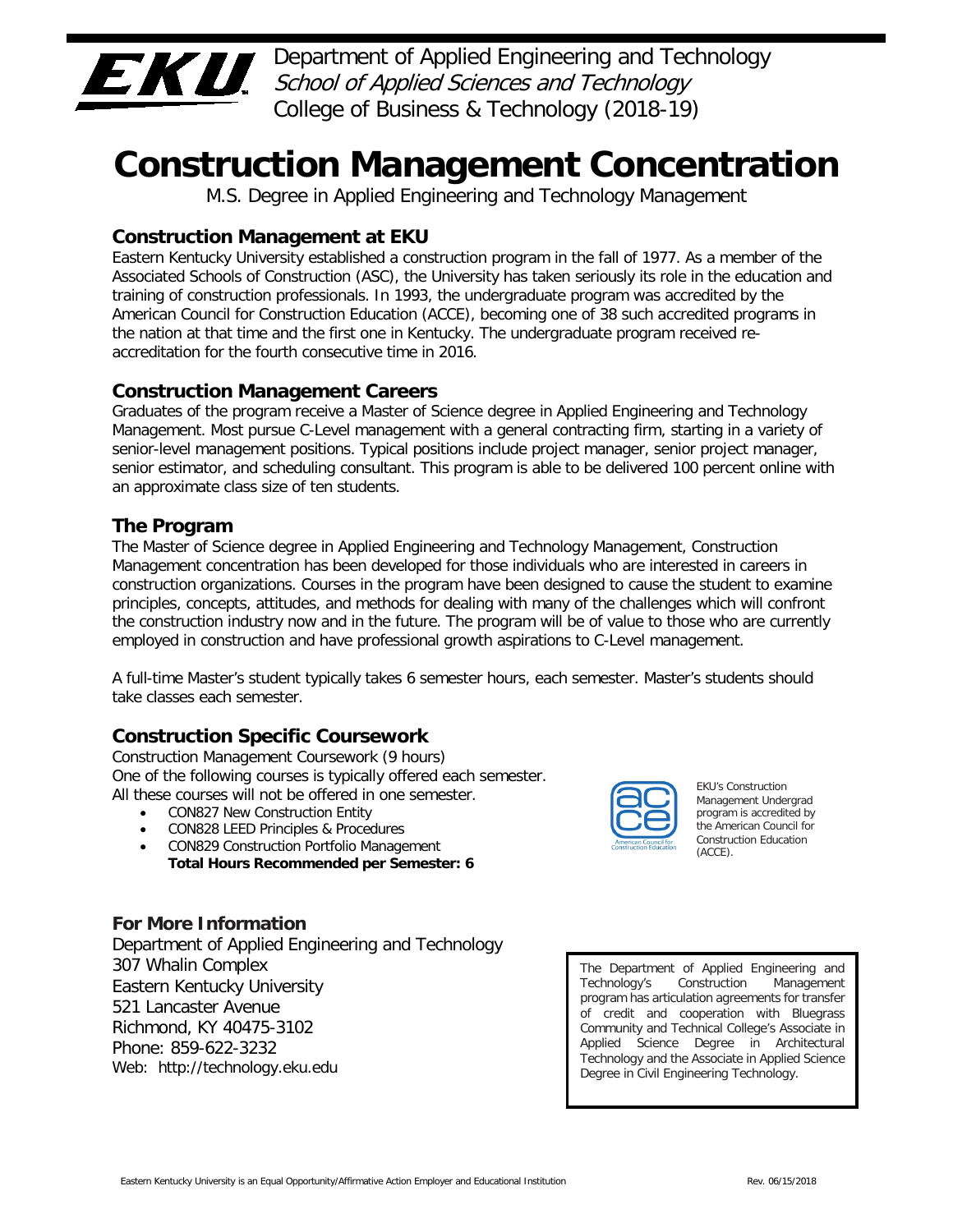

 Department of Applied Engineering and Technology College of Business & Technology (2018-19) School of Applied Sciences and Technology

| <b>Construction Management MS Degree Concentration</b>                                                                                                                                                                                                                                                                                                                                                                                                                                                                                                                                                                                                                                               |
|------------------------------------------------------------------------------------------------------------------------------------------------------------------------------------------------------------------------------------------------------------------------------------------------------------------------------------------------------------------------------------------------------------------------------------------------------------------------------------------------------------------------------------------------------------------------------------------------------------------------------------------------------------------------------------------------------|
| <b>University Requirements</b>                                                                                                                                                                                                                                                                                                                                                                                                                                                                                                                                                                                                                                                                       |
| <b>AEM 801 Economics for Lean Operations</b><br>AEM 804 Project Management<br>$\bullet$<br><b>CON 827 New Construction Entity</b><br>$\bullet$<br><b>CON 828 LEED Principles and Procedures</b><br>$\bullet$<br><b>CON 829 Construction Portfolio Management</b><br>$\bullet$<br>TEC 830 Creative Problem Solving<br>$\bullet$                                                                                                                                                                                                                                                                                                                                                                       |
| This is not a complete list; other electives may be selected, as advised.<br><b>AEM 706</b> Six Sigma Quality<br>$\bullet$<br>AEM 802 Productivity Assessment and Analysis<br>$\bullet$<br><b>AEM 805 Industrial Operations Research</b><br>$\bullet$<br>ACC 820 Survey of Accounting<br>$\bullet$<br>CIS 850 Management of Information Systems<br>$\bullet$<br><b>CON 824 Engineering and Construction Forensics</b><br>$\bullet$<br><b>CON 825 Airport Planning and Construction</b><br>$\bullet$<br><b>CON 826 Practical Construction Law</b><br>$\bullet$<br>GBU 850 Legal, Ethical and Social Environment of Business<br>$\bullet$<br><b>STA 700</b> Applied Statistical Inference<br>$\bullet$ |
| TEC 860 (3 hrs) and AEM 821 (3 hrs), OR AEM 839 (6 hrs)<br>TEC 860 Research in Technology (3 hrs)<br>• AEM 821 Technology Project<br>AEM 839 Applied Learning in Technology Management<br>$\bullet$                                                                                                                                                                                                                                                                                                                                                                                                                                                                                                  |
|                                                                                                                                                                                                                                                                                                                                                                                                                                                                                                                                                                                                                                                                                                      |